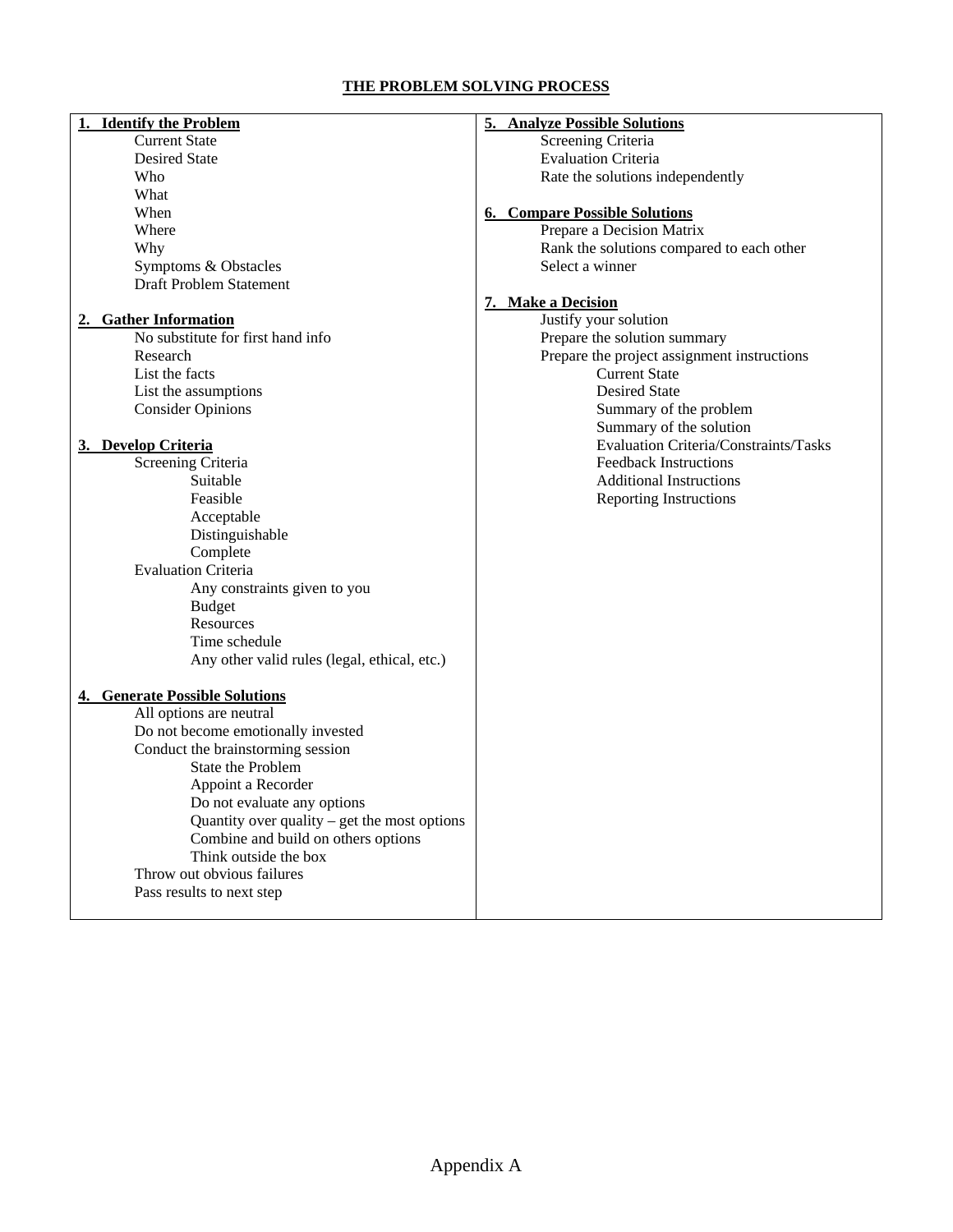## PROBLEM SOLVING WORKSHEET STEP 1

# **IDENTIFY THE PROBLEM**

**CURRENT STATE** 

| <b>DESIRED STATE</b>                                                                                         |  |
|--------------------------------------------------------------------------------------------------------------|--|
| Who is affected:                                                                                             |  |
| What is affected:                                                                                            |  |
| When did the problem occur:                                                                                  |  |
| Where is the problem:                                                                                        |  |
| Why did the problem occur:                                                                                   |  |
| SYMPTOMS OBSERVED (including obstacles):<br><u> 1980 - Johann John Stein, mars an de Francisco (f. 1918)</u> |  |
|                                                                                                              |  |
|                                                                                                              |  |
|                                                                                                              |  |
|                                                                                                              |  |
|                                                                                                              |  |
|                                                                                                              |  |
|                                                                                                              |  |

DRAFT PROBLEM STATEMENT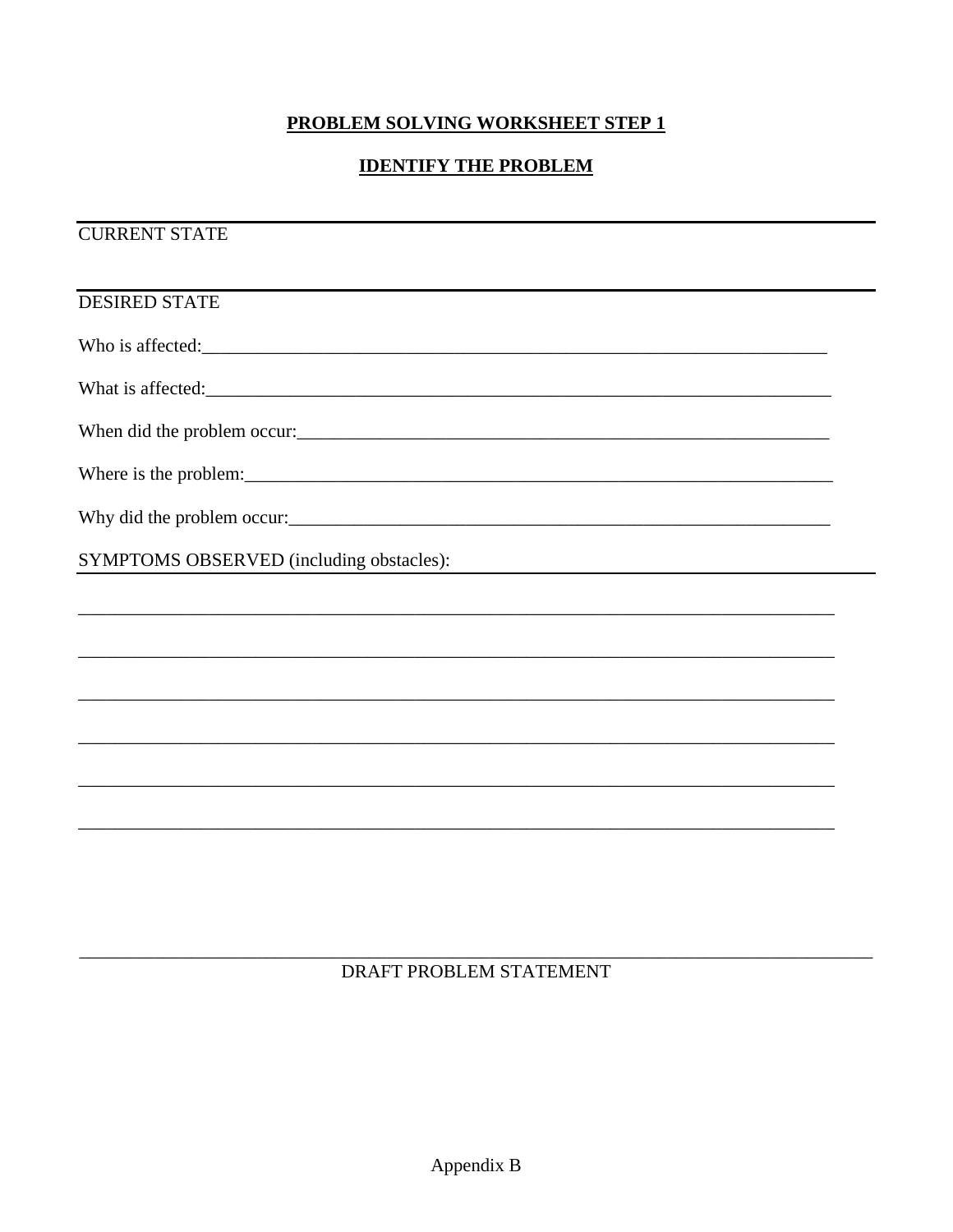### **PROBLEM SOLVING WORKSHEET STEP 2**

# **GATHER INFORMATION**

| <b>FACTS</b> | <b>ASSUMPTIONS</b> |
|--------------|--------------------|
|              |                    |
|              |                    |
|              |                    |
|              |                    |
|              |                    |
|              |                    |
|              |                    |
|              |                    |
|              |                    |
|              |                    |
|              |                    |
|              |                    |
|              |                    |
|              |                    |
|              |                    |

**LIST ANY OPINIONS TO BE CONSIDERED:**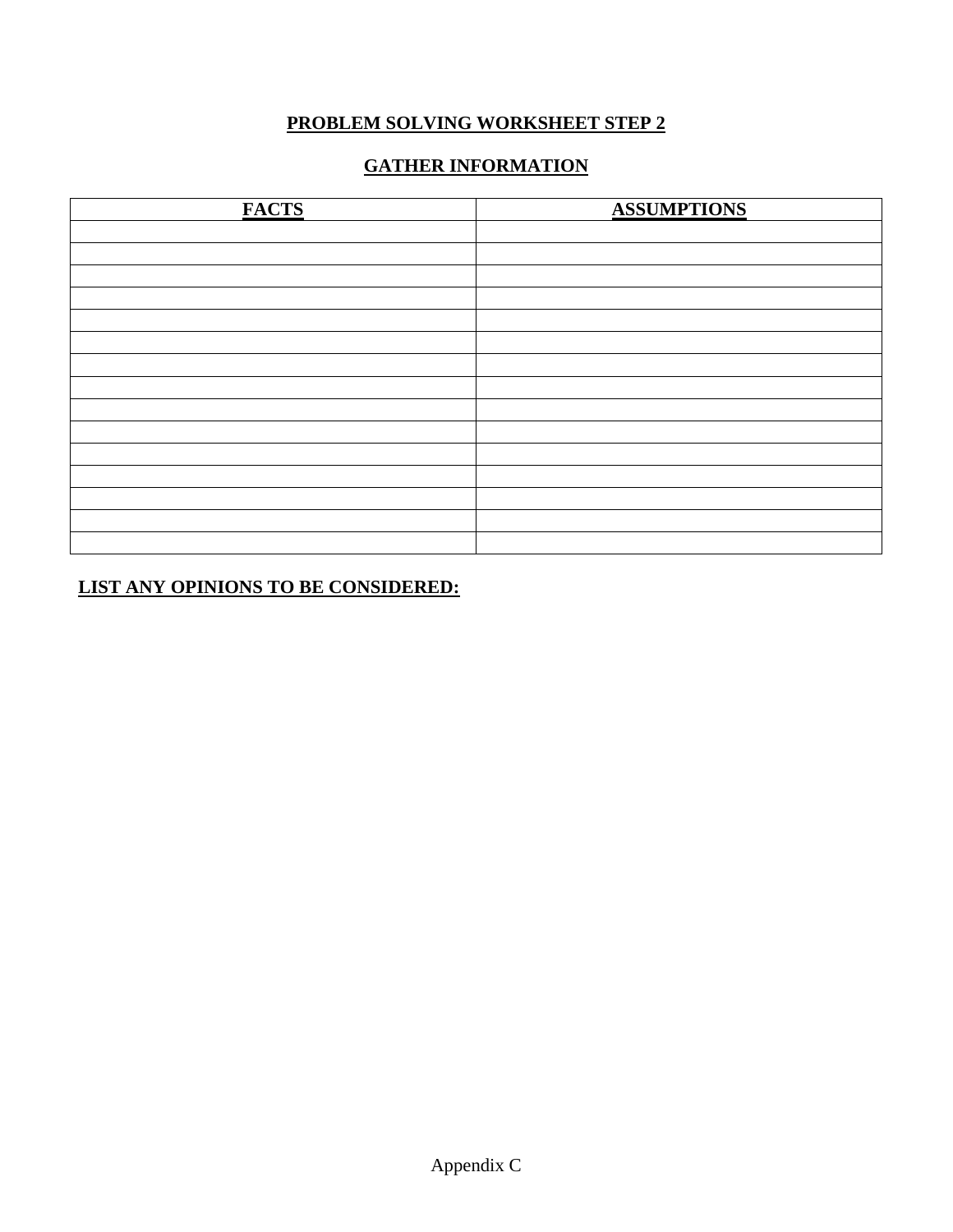# **EVALUATION CRITERIA**

| Example:                                 |                                        |
|------------------------------------------|----------------------------------------|
| Title: Deadline                          | Title: Cost                            |
| Definition: Latest Date to Solve Problem | Definition: Maximum price of solution  |
| Units: Days                              | Units: Dollars                         |
| Benchmark: 30 days                       | Benchmark: \$10,000                    |
| Formula: $<$ 30 days to solve            | Formula: $\langle$ \$10,000 total cost |

| Title:      | Title:      |
|-------------|-------------|
| Definition: | Definition: |
| Units:      | Units:      |
| Benchmark:  | Benchmark:  |
| Formula:    | Formula:    |
|             |             |
| Title:      | Title:      |
| Definition: | Definition: |
| Units:      | Units:      |
| Benchmark:  | Benchmark:  |
| Formula:    | Formula:    |
|             |             |
| Title:      | Title:      |
| Definition: | Definition: |
| Units:      | Units:      |
| Benchmark:  | Benchmark:  |
| Formula:    | Formula:    |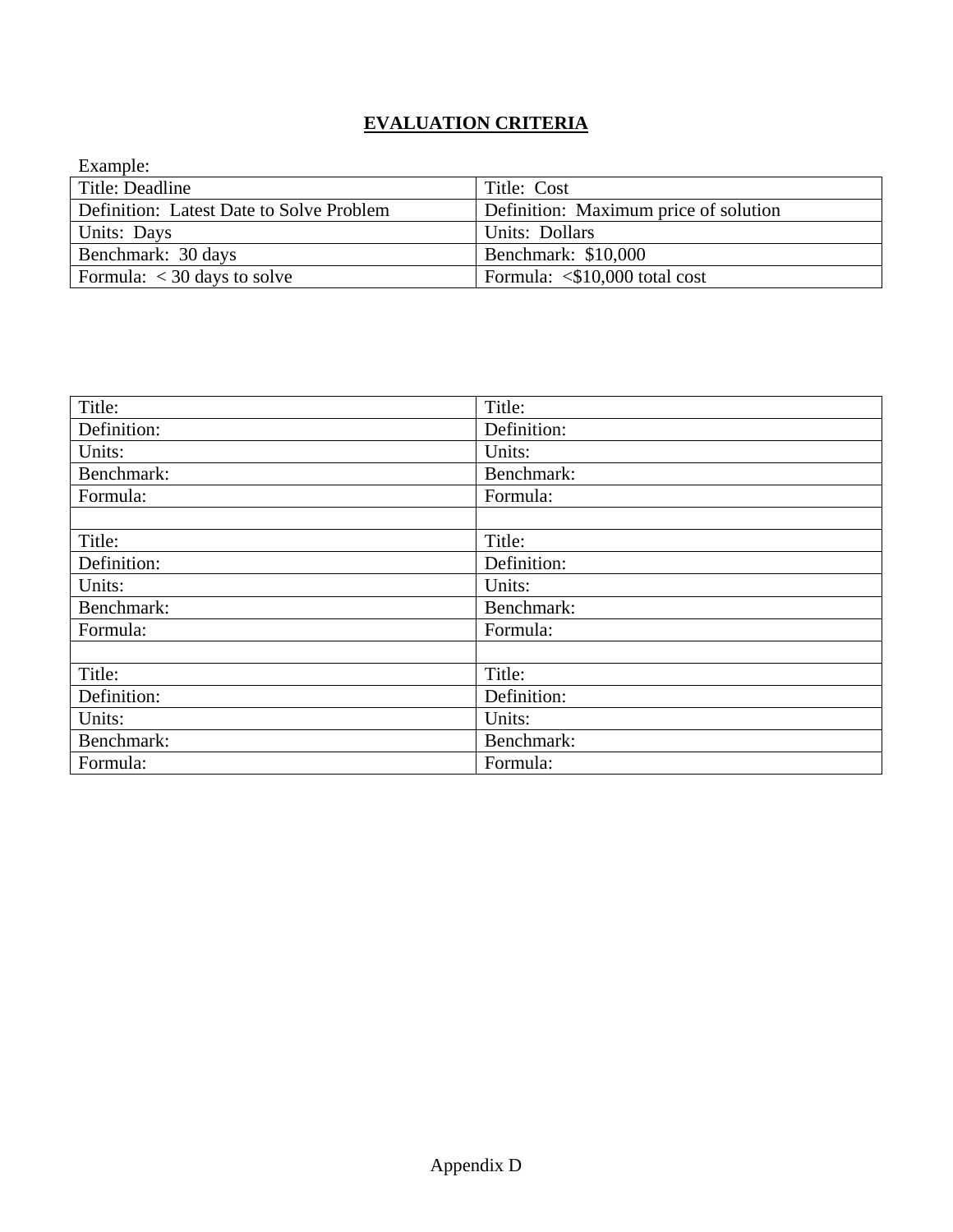# **BRAINSTORMING SESSION LOG**

# **OPTIONS GENERATED:**

|     | 2.                                                                                                                    |  |  |
|-----|-----------------------------------------------------------------------------------------------------------------------|--|--|
|     |                                                                                                                       |  |  |
|     | $\begin{array}{c}\n3.\n\end{array}$                                                                                   |  |  |
|     |                                                                                                                       |  |  |
|     | 4.                                                                                                                    |  |  |
|     | <u> 1989 - Jan Samuel Barbara, margaret a shekara 1989 - Andrea Samuel Barbara, marka 1989 - Andrea Samuel Barbar</u> |  |  |
|     | 5.                                                                                                                    |  |  |
|     |                                                                                                                       |  |  |
|     | $6. \underline{\hspace{1.5cm}}$                                                                                       |  |  |
|     |                                                                                                                       |  |  |
|     | 7.                                                                                                                    |  |  |
|     |                                                                                                                       |  |  |
|     | $8. \underline{\hspace{2cm}}$                                                                                         |  |  |
|     |                                                                                                                       |  |  |
|     | $9. \underline{\hspace{2cm}}$                                                                                         |  |  |
|     |                                                                                                                       |  |  |
| 10. |                                                                                                                       |  |  |
|     |                                                                                                                       |  |  |
| 11. |                                                                                                                       |  |  |
|     |                                                                                                                       |  |  |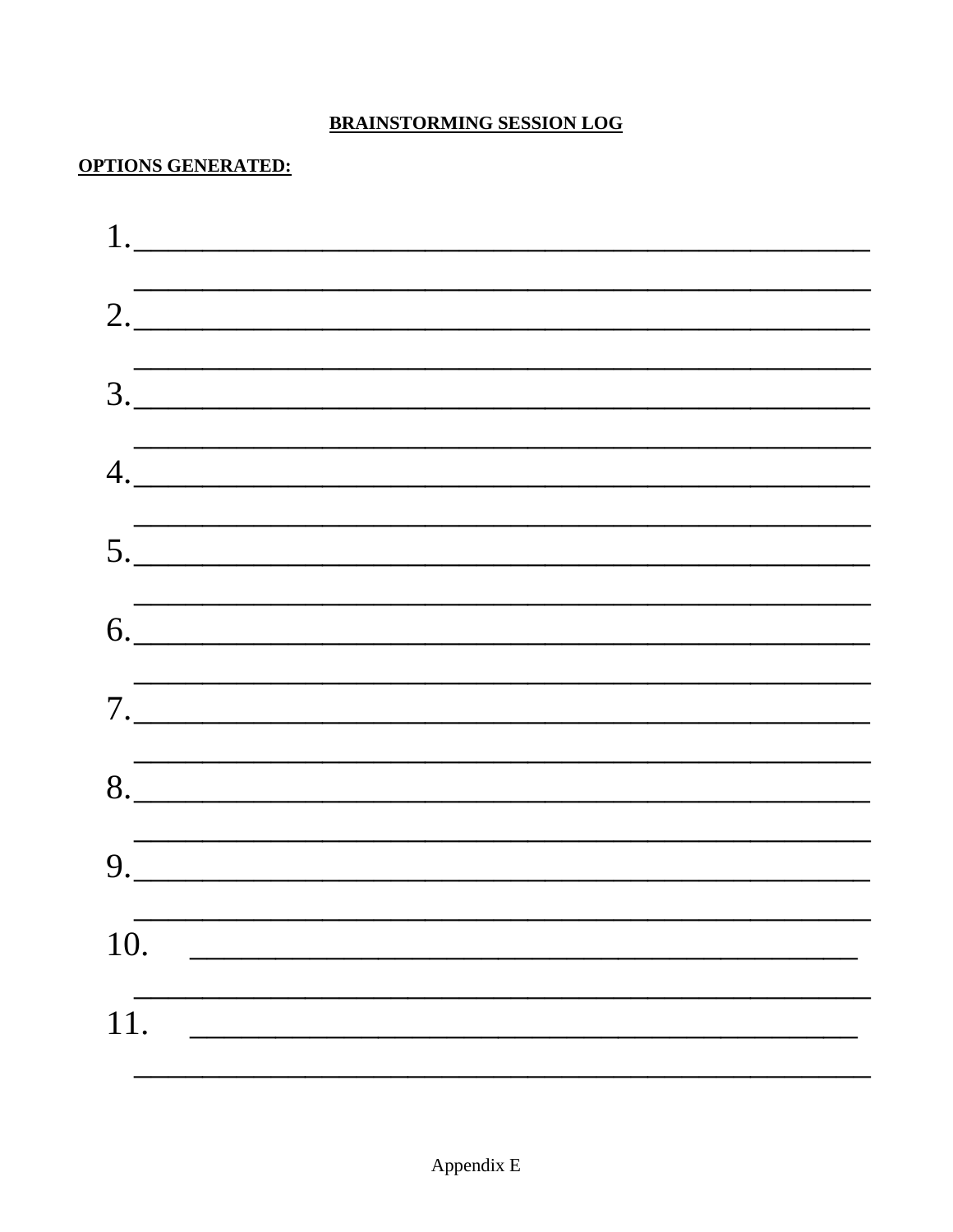#### **DECISION MATRIX**

### RANK EACH SOLUTION FOR EACH CRITERIA - SELECT THE HIGHEST RANKED SOLUTION

| <b>EVALUATION</b><br><b>CRITERIA</b> | <b>SOLUTION</b> | <b>SOLUTION</b><br>$\mathbf 2$ | <b>SOLUTION</b><br>$\mathbf{3}$ | <b>SOLUTION</b><br>4 | <b>SOLUTION</b><br>5 | <b>SOLUTION</b><br>6 | <b>SOLUTION</b><br>7 |
|--------------------------------------|-----------------|--------------------------------|---------------------------------|----------------------|----------------------|----------------------|----------------------|
|                                      |                 |                                |                                 |                      |                      |                      |                      |
|                                      |                 |                                |                                 |                      |                      |                      |                      |
|                                      |                 |                                |                                 |                      |                      |                      |                      |
|                                      |                 |                                |                                 |                      |                      |                      |                      |
|                                      |                 |                                |                                 |                      |                      |                      |                      |
|                                      |                 |                                |                                 |                      |                      |                      |                      |
|                                      |                 |                                |                                 |                      |                      |                      |                      |
|                                      |                 |                                |                                 |                      |                      |                      |                      |
|                                      |                 |                                |                                 |                      |                      |                      |                      |
| <b>SOLUTION TITLES:</b><br>1.        |                 |                                |                                 |                      |                      |                      |                      |

| 2  |  |
|----|--|
| 3. |  |
| 4. |  |
| 5  |  |
| o. |  |
|    |  |
|    |  |